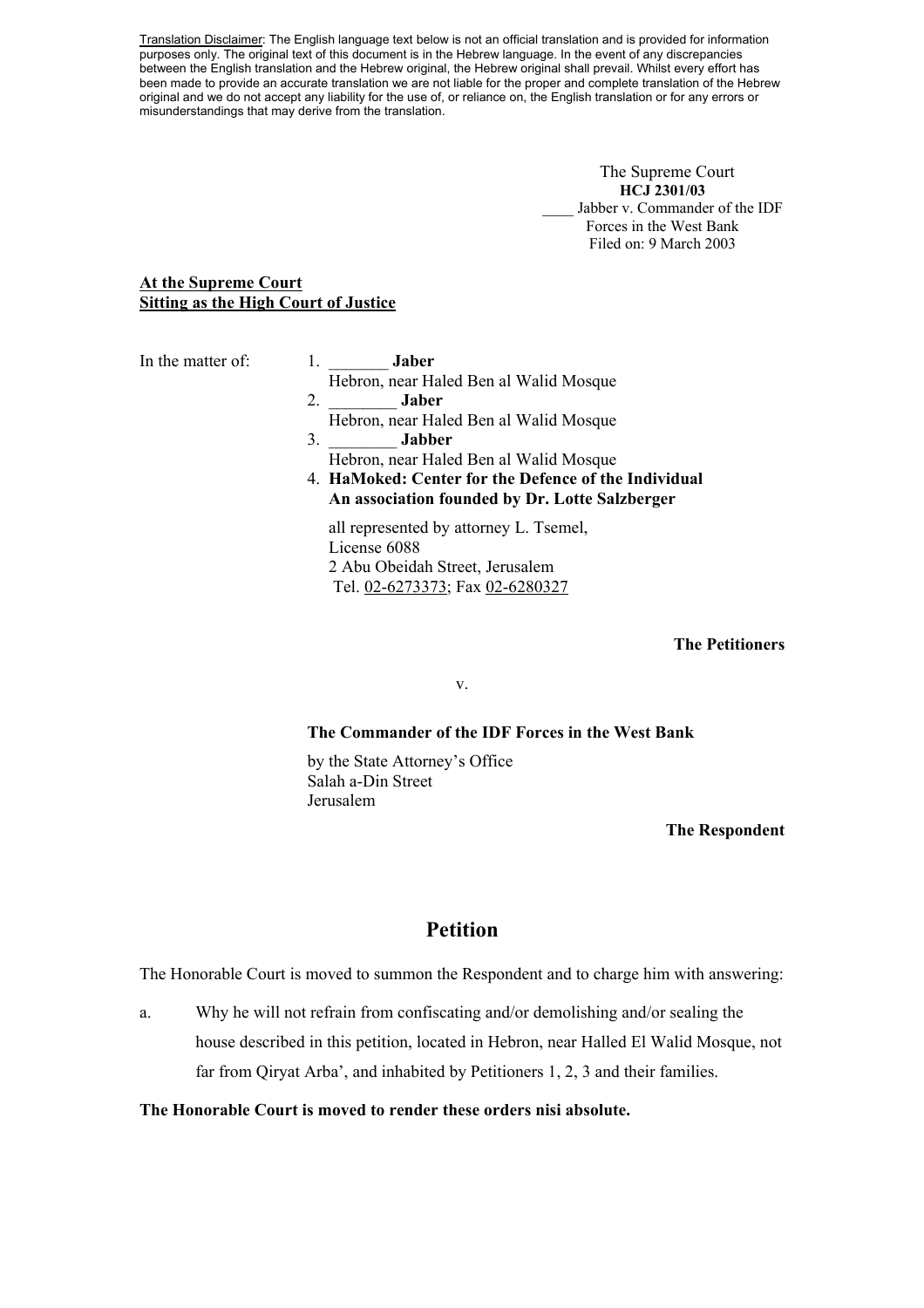#### **As temporary relief:**

**The Honorable Court is moved to order the Respondent to refrain from performing any act on the house which is the subject matter of this petition, pending the conclusion of all the proceedings in the Petition.** 

#### **The Grounds for the Petition are as follows:**

1. Petitioner 1 is the father of 5 adult sons, all of whom were arrested on 24 February 2003. There is room to presume that the sons were arrested not because of acts that are ascribed to them, but due to the fact that their brother is wanted.

It has been claimed that one of Petitioner 1's sons, by the name of  $\cdot$ , is wanted and is not under arrest.

**A spacious house with 3 apartments that belongs to Petitioner 1 was thoroughly demolished by the IDF forces without any prior warning on 17 November 2002.** 

 **After his house was demolished, Petitioner 1, with his wife and children, moved to the house which is the subject matter of this Petition, a house belonging to his children, to the ground floor thereof.**

2. Petitioner 2 is the wife of one of Petitioner 1's sons, the detainee Jabber, and the mother of his children.

Petitioner 3 is the wife of one of Petitioner 1's sons, the detainee Jabber, and the mother of his children.

- 3. Petitioner 4 is an association acting for the protection of human rights in the occupied territories.
- 4. In the night **between Friday and Saturday**, 8 March 2003, at 4 a.m., army men arrived at the house and ordered its inhabitants to vacate all of the apartments thereof, since the entire house was about to be demolished. They caused great damage and destruction, and removed all of the tenants and children into the fiercely cold night, while terrorizing everyone around. They wreaked havoc in the house, damaging furniture and objects. They announced that they intended to demolish the house. Bulldozers were waiting outside.

They presented no order, nor gave any opportunity for an objection.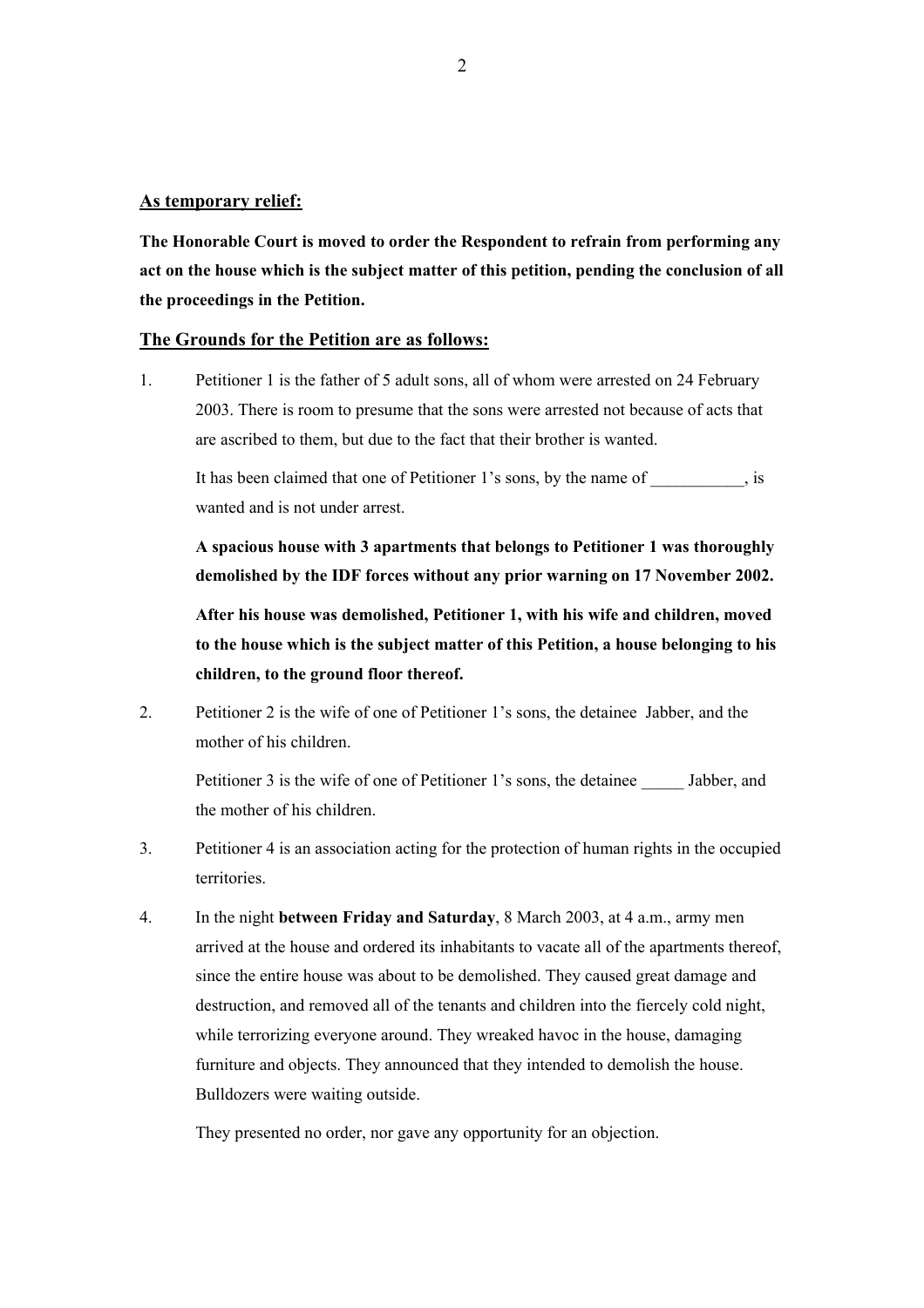- 5. **Also when Petitioner 1's house was demolished a short while ago, he was given no warning, nor any opportunity to object**.
- 6. *Prima facie*, the Respondent's behavior appears to deviate from a series of decisions recently issued by the Supreme Court, whereby *the rule is that a house shall not be demolished, nor property damaged, without a prior hearing, other than in exceptional cases* (HCJ 6696/02).
- 7. The Petitioners shall claim, already at this preliminary stage, that *no exception should be applied to their case*. The origin and force of the exception derive from a temporary situation in which the IDF enters a certain region in the occupied territory by surprise, in order to demolish houses. Foreknowledge of the timing of the army's entry to the site, so it is claimed, may prepare the forces of resistance to the violence and enable them, owing to the advance warning, to prepare and thwart the demolition of the house, or to place a trap therein.

 These arguments were valid, perhaps, as of the time they were written. However, since then far-reaching changes have occurred in the field, and the IDF has, in effect, complete and utter control of the entire West Bank region. There is no Palestinian freedom of action to speak of in any area, the classification of different areas with different levels of control is entirely inoperative, and the same control is exerted over all areas.

8. **The main element is the fact that the IDF soldiers had** *notified the Petitioners in the early morning hours* **of their intention to demolish the entire house, and had thereafter left it and removed the bulldozers from the house, and did not return thereto until after the Sabbath was out, the time of writing of this petition. In other words, no fear that justified the** *exception* **pursuant to the decision of the Honorable Court, by its Chief Justice, is applicable to this case**.

A proper hearing can be held, the Petitioners can be given the right to voice their arguments in full, and there will be no need to hurry.

**On the contrary – it would appear that in a state of anger, such as that currently experienced by the IDF forces in view of the terror attack of Friday night in Qiryat Arba', the mind should be cooled before hasty decisions, which could cause irreversible damage, are made.** 

# **The house which is the subject of the petition:**

9. The house is a large, 3-story structure. On the first floor there is an apartment in which are now huddled, after the demolition of Petitioner 1's house, he himself, his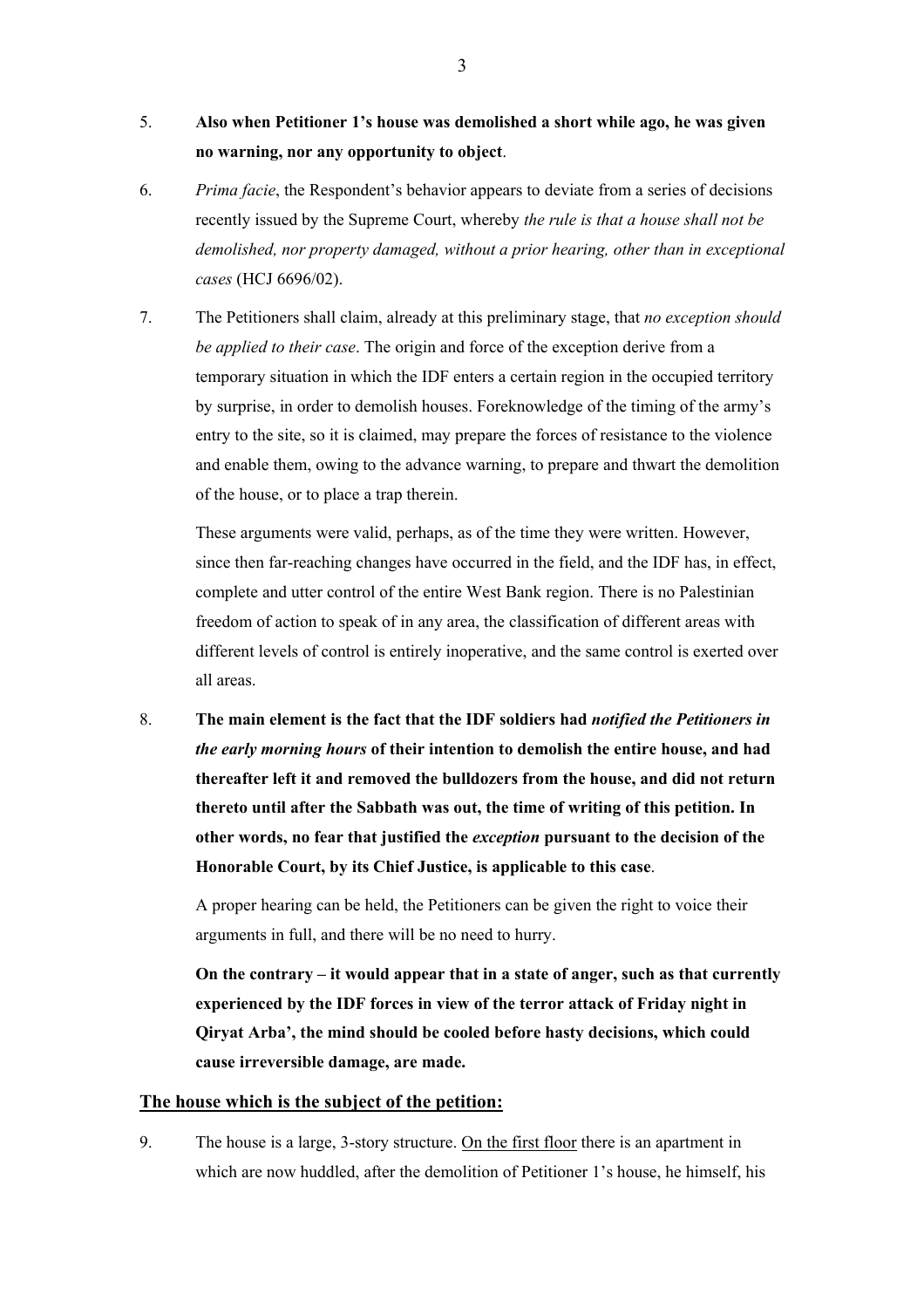wife, his two daughters \_\_\_\_\_\_\_\_\_\_\_\_\_\_, and in which apartment also the son resides.

 On the second floor there are two apartments. In the one live Petitioner 2 with her husband, Jabber who has been under arrest since 27 February 2003, their 4 daughters and 2 sons. There are 3 rooms, a living room, a restroom and a kitchen in the apartment.

In another apartment live Petitioner 3 with her husband, who has been under arrest since 27 February 2003, and their 2 children. There are 3 rooms, a living room, a restroom and a kitchen in the apartment.

#### **Demolition of the house from the engineering point of view**

10. In any event, the house cannot be demolished without a responsible and orderly engineering opinion that is given in advance, and without allowing a professional response to be given thereto.

 The IDF has recently proven that it has failed in its ability to perform surgical demolitions, and that in many instances of local demolitions it causes great environmental damage, demolishing houses it had no intention of demolishing, and demolishing houses while still occupied.

 In view of the above, prior engineering certifications should be obtained and put to a professional test before such extensive and arbitrary demolition authority is taken.

#### **The nature of the damage to the house**

11. The tenants of the house, who awoke at 3 a.m. to find the IDF and engineering corps soldiers in their homes, neither know nor can know how the Respondent intends to damage the house. Obviously, nobody bothered to inform them of the nature and scope of the damage.

**Clearly, a principal argument in this petition is the argument that the Respondent** *is not entitled* **to damage the house at all, according to any international and moral criteria which prohibit collective punishment. However, also according to the case law that has developed in this Honorable Court, the Respondent has no permission at all to damage this house**.

*The wanted person did not reside in the house which is the subject of this petition at all***. He lived in the house that belonged to Petitioner 1, which was demolished on 17 November 2002!**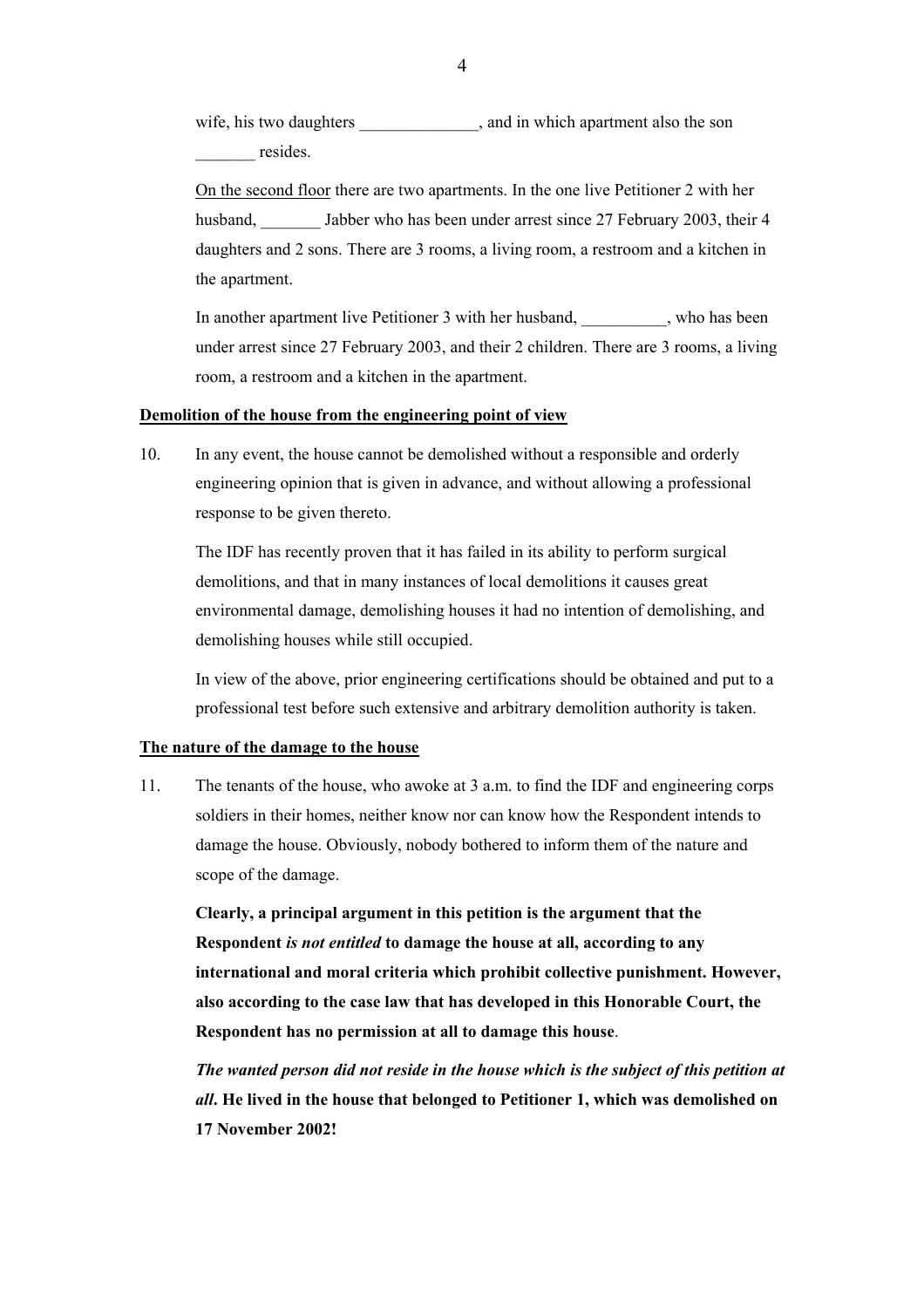**Petitioner 1 has 5 sons under arrest, who were arrested several days ago. As aforesaid, it appears that their arrest was aimed at nothing other than to cause their brother to give himself up.** *Certainly, none of the detainees can be attributed with* [word missing] *which, according to case law, can justify damaging his residential home.*

Even were it to transpire that any of the detainees had committed an offense which, according to the valid case law, justifies damaging the house, such damage has to be defined and limited *only to the apartment which was inhabited by the person whose acts justify such damage*.

12. That would be a case of *sealing an apartment, and one apartment only*. Decisions in this spirit have been made also in cases of multiple-attack saboteurs, such as the Silwan squad.

 Also in the case of an intended sealing, the Petitioners shall claim that first and foremost, the *engineering* possibility of such an act has to be checked, and only after it is approved, can the need and justification for such sealing be looked into.

# **There is no justification for collective punishment**

13. Much ink has been spilled on the principles underlying the opposition to pointless collective punishment; moreover, in this specific context, there is no justification for such punishment.

 We are missing details on the suspicions attributed to any one of the detainees or the wanted person, if any. And, in any event, all of the numerous family members inhabiting the house should not be injured in the circumstances described.

 Since two months ago to this day, no sensational changes have occurred, which could indicate a *new* need to damage houses. The only changes are a new government and a considerable decrease in the number of attacks.

**It is feared that the damage to the house is wanted solely as an impulsive act of vengeance for the night's events in Qiryat Arba', and no legal principles should be trampled only to satisfy revenge seekers.**

14. A summary of the criteria for demolition and confiscation considerations, from which inferences can be made regarding confiscation and sealing, may be found in HCJ 2772/92 *Alamarin v. IDF Commander in Gaza Strip*, *Piskei Din* 46, 3, p. 693. On p. 700, the Hon. Justice Bach lists, among the relevant factors for the military commander's decision: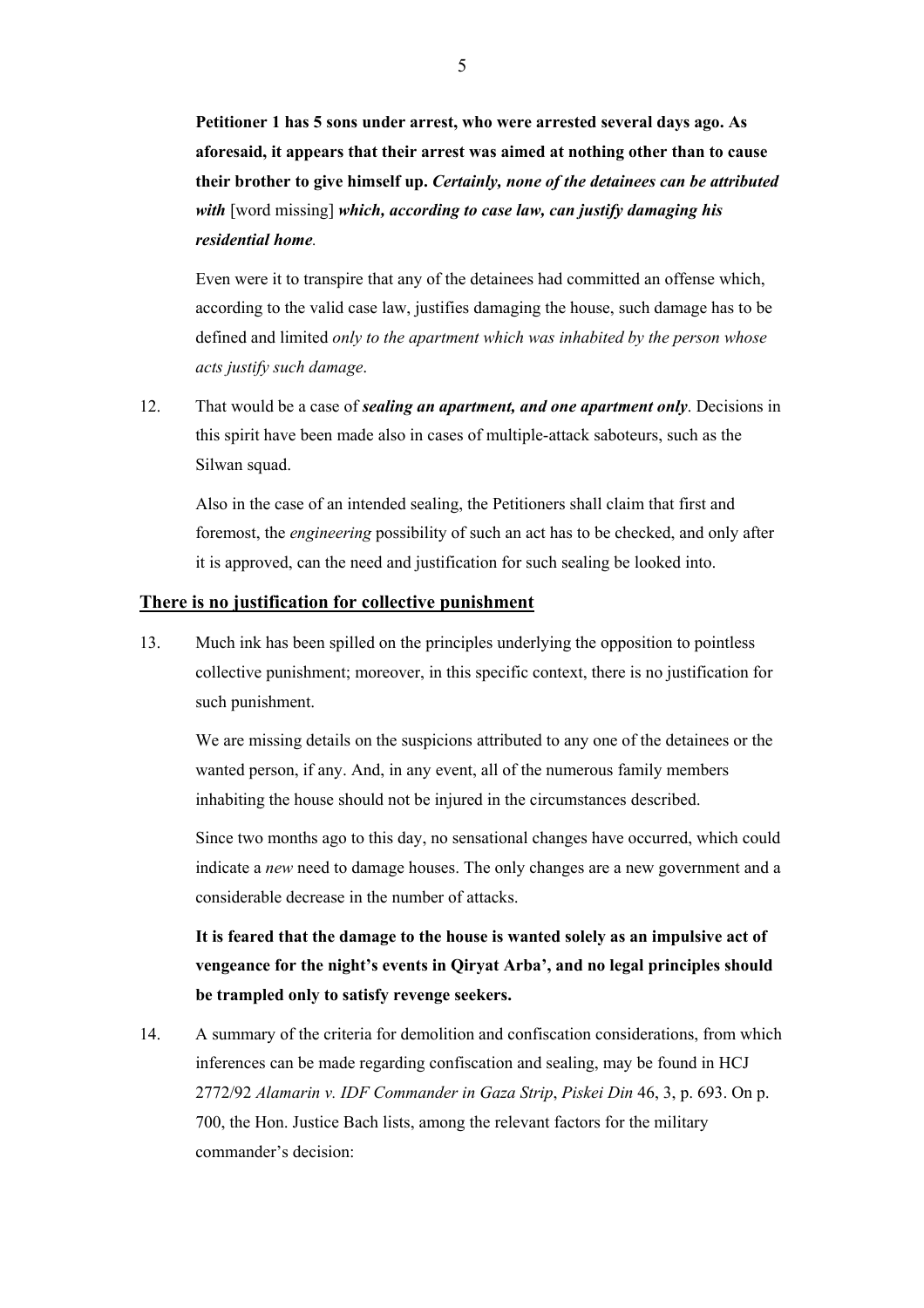- **a. What is the seriousness of the acts attributed to one or more of those living in the building concerned,**  *with regard to whom there is definite evidence that they committed them***?...**
- **b. To what extent can it be concluded that the other residents, or some of them, were aware of the activity of the suspect or the suspects, or that they had reason to suspect the commission of this activity?... the factual position in this regard may influence the scope of the commander's decision.**
- **c. Can the residential unit of the suspect be separated in practice from the other parts of the building? Does it, in fact, already constitute a separate unit?**
- **d. Is it possible to destroy the residential unit of the suspect without harming the other parts of the building or adjoining buildings? If it is not possible, perhaps the possibility that sealing the** *relevant* **unit is sufficient should be considered.**
- **e. What is the severity of the result arising from the planned destruction of the building for persons who have not been shown to have had any direct or indirect involvement in the terrorist activity? What is the number of such persons and how closely are they related to the resident who is the suspect?**

 As aforesaid, both the Respondent and the Petitioners are missing information in order to know how to align the criteria with the facts.

# **The illegality of the act of damaging the house**

- 15. The Honorable Court will be moved to receive separate complementary legal arguments on the damage to the house, which have been omitted from this petition due to the haste in which it was written.
- 16. This petition is accompanied by an affidavit by the Petitioners' attorney, on the contents of the petition, which was taken from Petitioner 2 on the telephone. The affidavit further states that the power of attorney that was given to Petitioner 4 by the